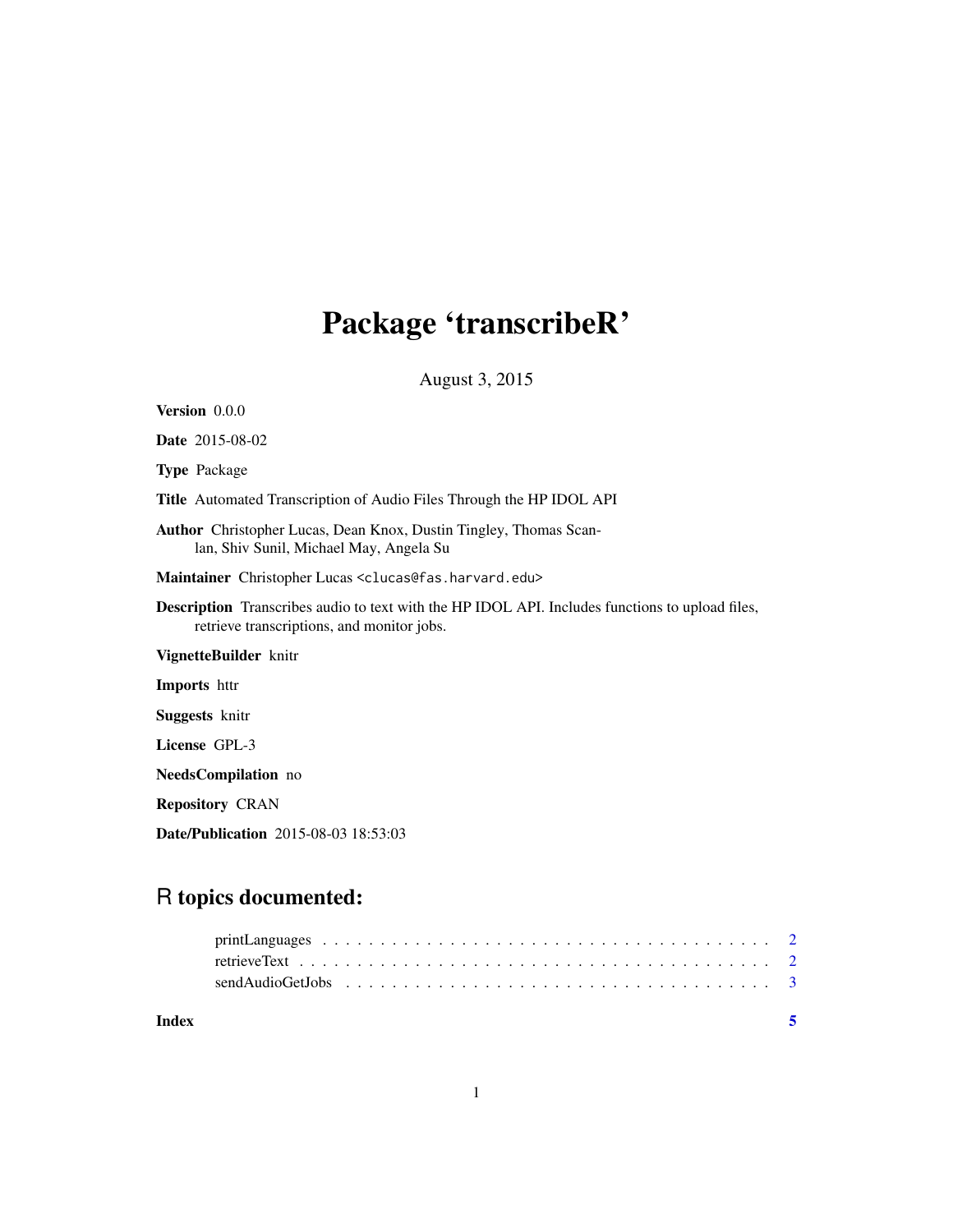<span id="page-1-0"></span>

#### Description

Prints the language codes used by HP IDOL OnDemand's Speech Recognition API. The default in sendAudioGetJobs is "en-US".

#### Usage

```
printLanguages()
```
#### Examples

## Prints the language codes used by HP IDOL OnDemand's Speech Recognition API. printLanguages()

retrieveText *Gets Text From Returned JSON Object*

#### Description

Gets asynchronous call results from jobs previously posted to HP IDOL OnDemand's Speech Recognition API. Calls getRequestResults to extract the transcription from the JSON object. Returns a dataframe which was used to update a transcribeR CSV file.

#### Usage

```
retrieveText(job.file, api.key)
```
#### Arguments

| job.file | the CSV file that retrieve Text checks to determine the indices that need tran-             |
|----------|---------------------------------------------------------------------------------------------|
|          | scriptions and then updates                                                                 |
| api.kev  | the API Key used to authenticate requests to HP IDOL OnDemand; one can be                   |
|          | obtained from making an account on HP IDOL OnDemand's website https://www.idolondemand.com/ |

#### Examples

## Not run: ## Adds transcripts to a transcribeR CSV

retrieveText(CSV\_LOCATION, API\_KEY)

## End(Not run)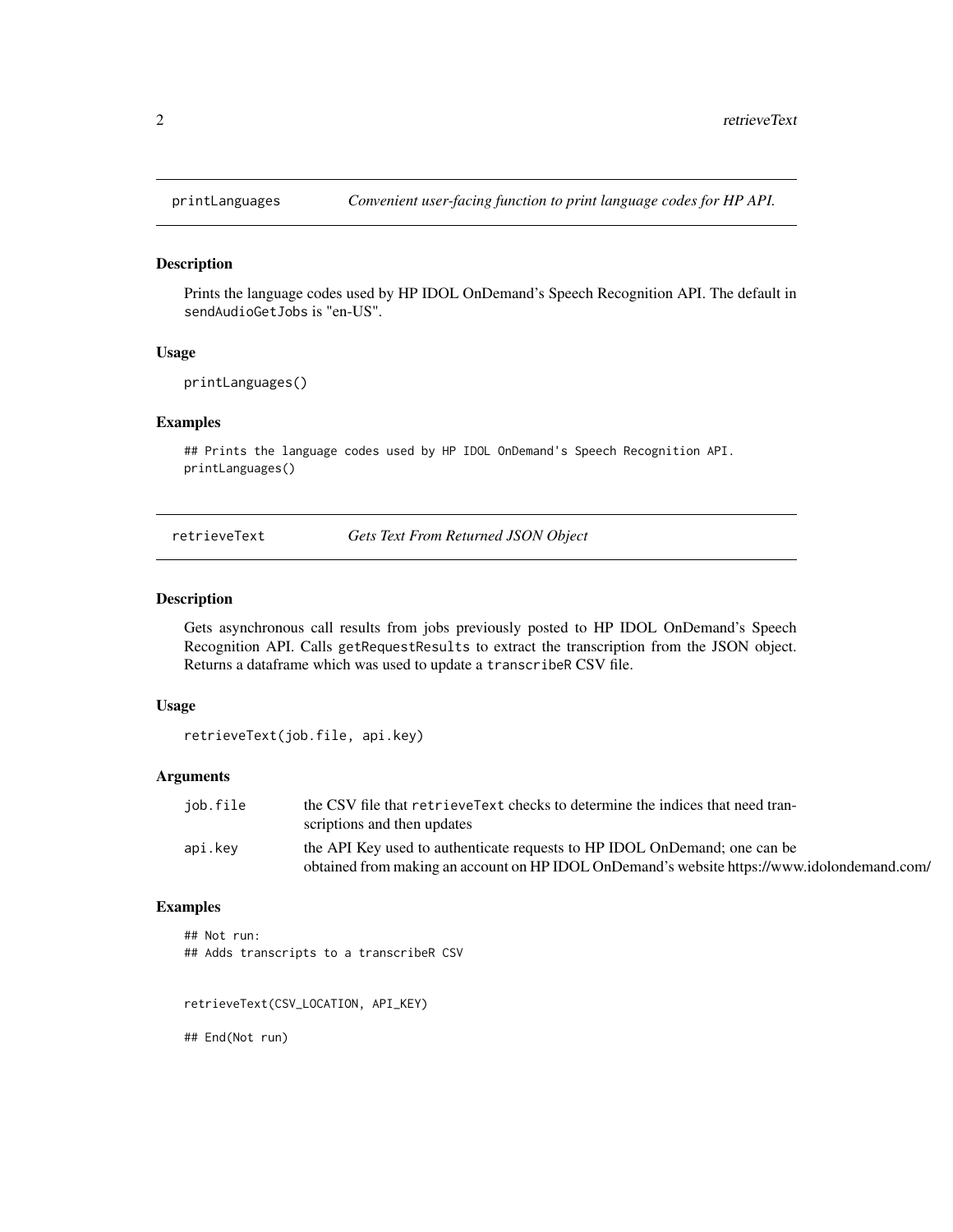<span id="page-2-0"></span>

#### Description

Main user function to POST to HP IDOL OnDemand Speech Recognition API and write Job ID to a transcribeR CSV, a filename. It posts all compatible files in the provided directory. It avoids posting any file that has already been posted according to the transcribeR CSV.

#### Usage

```
sendAudioGetJobs(wav.dir, api.key, interval = "-1",
                 encode = "multipart", existing.csv = NULL, csv.location,
                 language = "en-US", verbose = FALSE)
```
#### Arguments

| wav.dir      | the directory in which the WAV files of interest are located                                                                                                                    |
|--------------|---------------------------------------------------------------------------------------------------------------------------------------------------------------------------------|
| api.key      | the API Key used to authenticate requests to HP IDOL OnDemand; one can be<br>obtained from making an account on HP IDOL OnDemand's website https://www.idolondemand.com/        |
| interval     | optional argument; specifies segmentation length for transcripts in milliseconds;<br>-1 indicates no segmentation and 0 indicates segmentation by words; default is<br>$" - 1"$ |
| encode       | optional argument; passed directly to POST in the httr package; defaults to<br>"multipart"                                                                                      |
| existing.csv | optional argument; specifies CSV to post; defaults to NULL                                                                                                                      |
| csv.location | output tag for CSV file                                                                                                                                                         |
| language     | optional argument; provides language code for HP IDOL OnDemand's Speech<br>Recognition API; defaults to "en-US"                                                                 |
| verbose      | optional argument; if TRUE, prints out messages indicating the percentage of<br>audio files posted to HP to the console                                                         |
|              |                                                                                                                                                                                 |

#### Details

When two files share the same basename but are different file formats, only one of the files will be posted to the Speech Recognition API because after the first file is posted, the basename is logged into the transcribeR CSV. Hence, all subsequent files with the same basename will not be posted. The first file that is posted is system-dependent because the ordering of filepaths is systemdependent. Functionally, however, this still avoids redundancy in posting files to the API.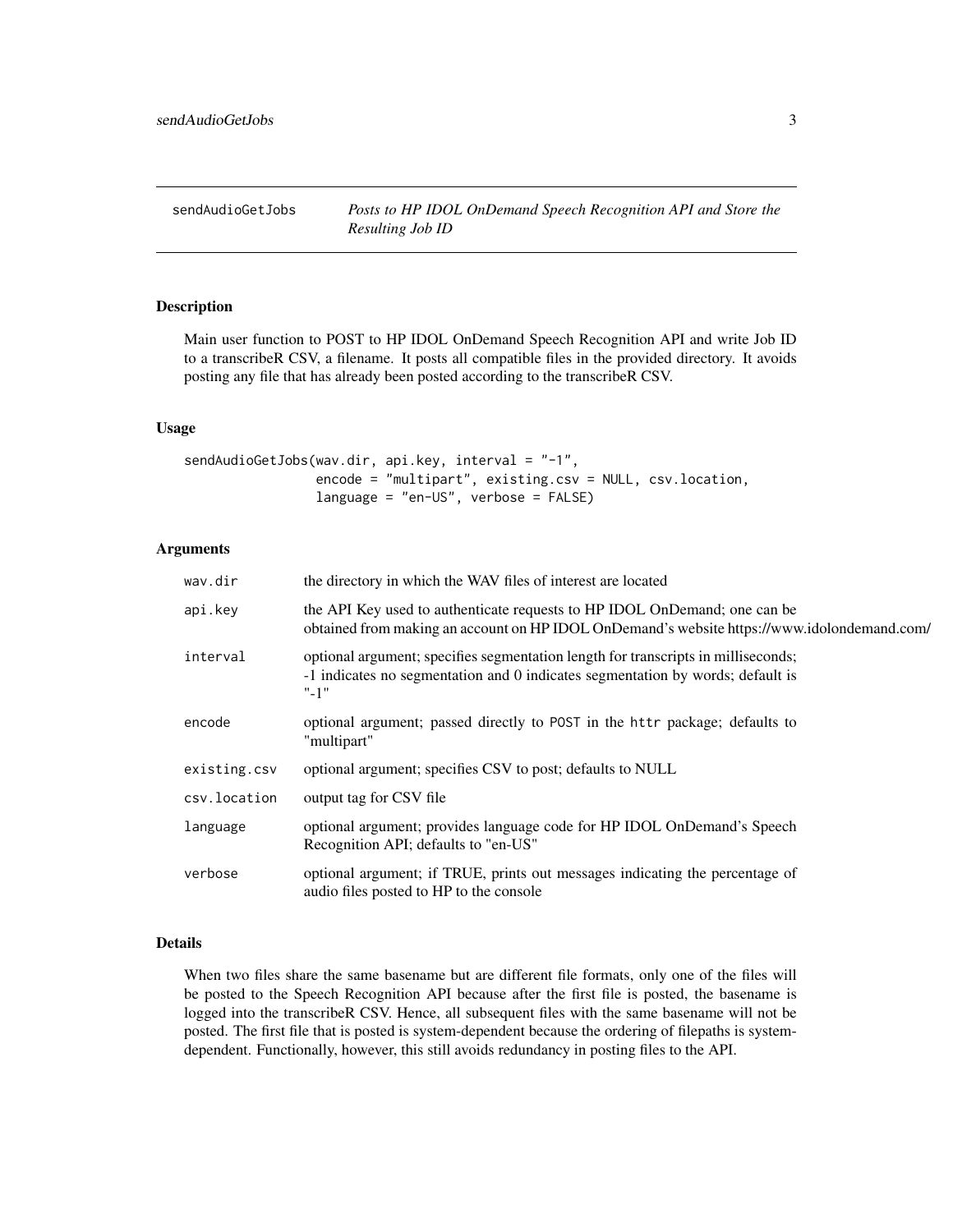#### Examples

```
## Not run:
## Reads files from the specified directory and creates a new CSV at the specified path
fnames <- c('boxer.wav', 'merkley.wav') # Example with 2 files
urls <- paste("http://christopherlucas.org/transcribeR/", fnames, sep = '')
lapply(urls, function(x) download.file(x, destfile = basename(x), mode = 'wb'))
WAV_DIR <- getwd()
sendAudioGetJobs(wav.dir = WAV_DIR,
                 API_KEY",
                 csv.location = CSV_LOCATION)
```
## End(Not run)